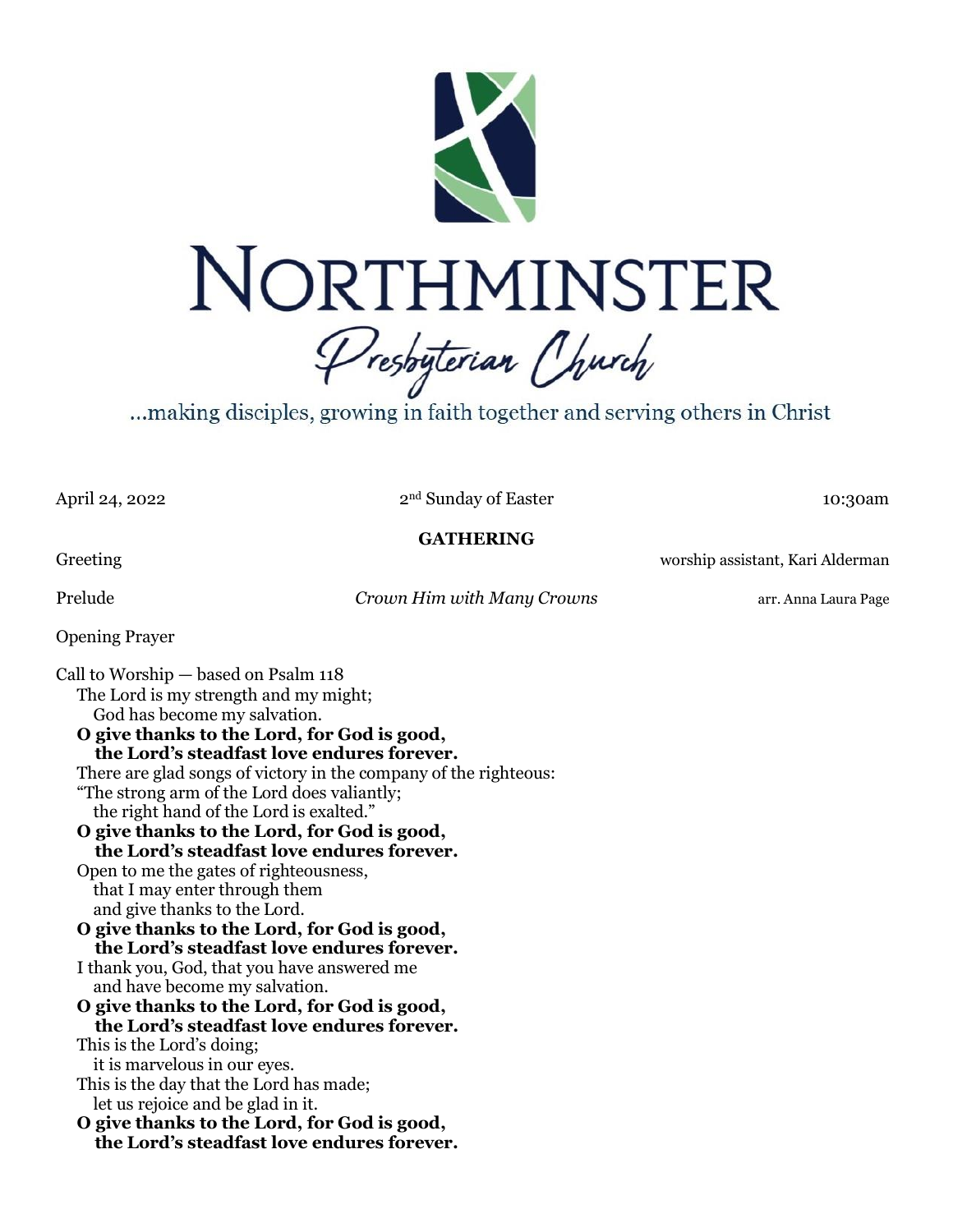#### **CONFESSING**

#### Call to Confession

Prayers of Confession **Almighty God, in raising Jesus from our grave, you shattered the power of sin and death.**

**We confess how often we remain captive to doubt and fear, bound by the ways that lead only to death. We overlook the poor and the hungry and pass by those who mourn; we are deaf to the cries of the oppressed and indifferent to calls for peace; we despise the weak and abuse the earth you made. Forgive us, God of mercy.**

**Help us to trust your power to change our lives and make us new, that we may know the joy of life abundant given in Jesus Christ, the risen Lord.**

#### **Hear our prayers in his name …**

Assurance of Forgiveness

Response to Forgiveness #243 *Be Not Afraid* Be not afraid; sing out for joy! Christ is risen, alleluia! Be not afraid; sing out for joy! Christ is risen, alleluia!

Affirmation of Faith — The Apostles' Creed **I believe in God the Father Almighty, Maker of heaven and earth.**

**And in Jesus Christ his only Son our Lord; who was conceived by the Holy Ghost, born of the Virgin Mary, suffered under Pontius Pilate, was crucified, dead, and buried; he descended into hell; the third day he rose again from the dead; he ascended into heaven, and sitteth on the right hand of God the Father Almighty; from thence he shall come to judge the quick and the dead.**

**I believe in the Holy Ghost; the holy catholic Church; the communion of saints; the forgiveness of sins; the resurrection of the body; and the life everlasting. Amen.**

| *Hymn #238                    | Thine Is the Glory     |                       |
|-------------------------------|------------------------|-----------------------|
| <i>*Passing the Peace</i>     |                        |                       |
| Announcements and Invitations |                        |                       |
| <b>Moment</b> for Mission     | Rosa Taylor Elementary | elder, Barbara Fatkin |
| Gathering our Offerings       |                        |                       |
| <b>Offertory Music</b>        | There is a Redeemer    | Green/Schrader        |

Rebecca Layfield, soprano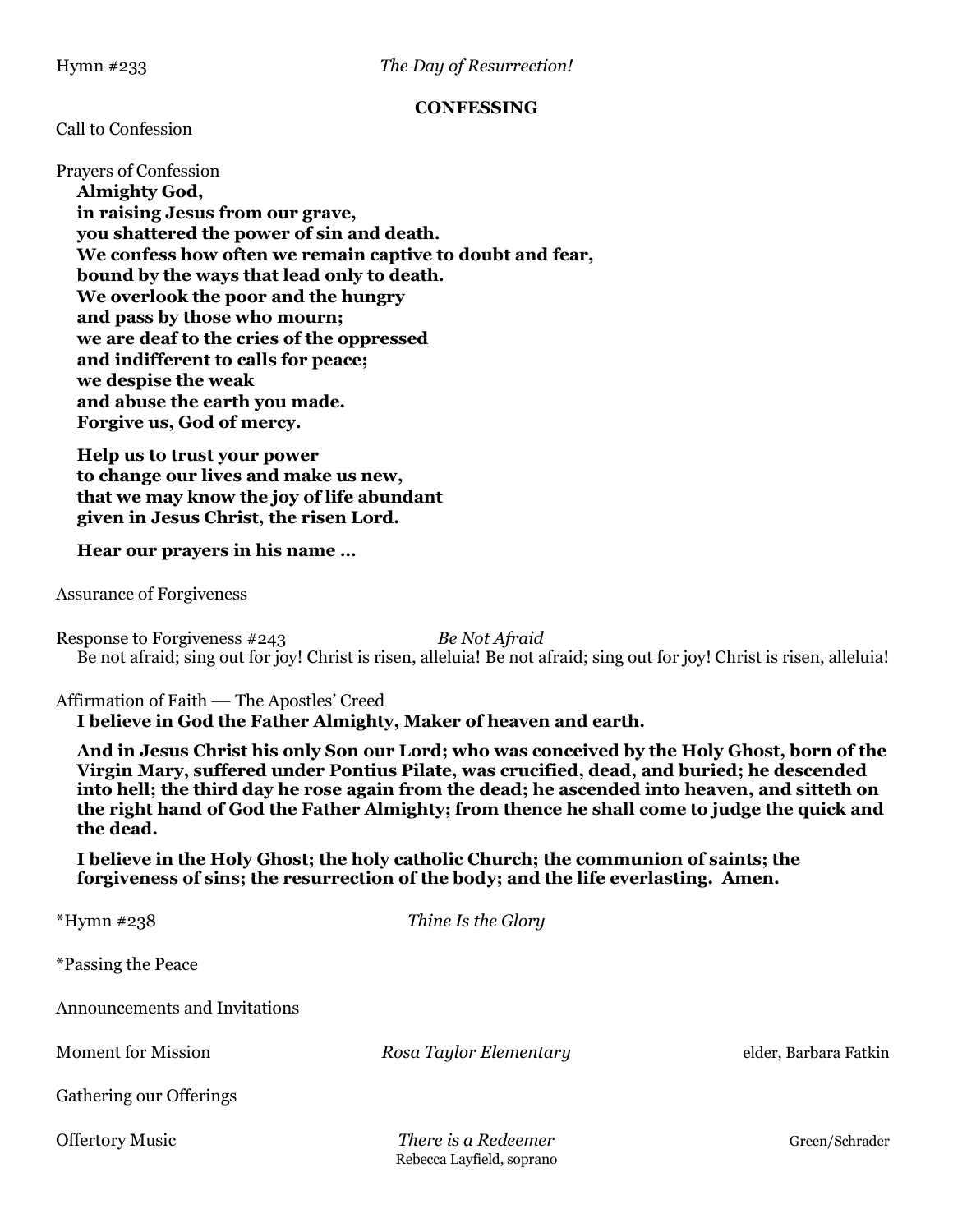### **LISTENING**

Prayers of Thanksgiving and for Illumination

Scriptures – John 20:19-31; Psalm 118; Revelation 1:4-8

Sermon in Words **Breathing Peace** Dena Hobbs

\*Hymn #623 *I've Got Peace Like a River*

## **DEPARTING**

\*Benediction

\*Sung Response Northumbria Community

May the peace of the Lord Christ go with you, wherever he may send you. May he guide you through the wilderness, protect you through the storm. May he bring you home rejoicing at the wonders he has shown you. May he bring you home rejoicing, once again into our doors.

Postlude



## **Information & Announcements**

## **Welcome pulpit supply, Dena Hobbs**

Dena Douglas Hobbs is the campus minister of Episcopal and Lutheran Fellowship in Macon and the co-author of When Anxiety Strikes. She is the proud mother of two young adults, wife to Jason, and dog mom to three spoiled hound dogs.

## **Welcome to our guests!**

Whether you are sharing in the worship of God with us for the first time, visiting with family or friends, or returning for a visit to your home church, we welcome you today in the name of Jesus. Please share some contact information with us so we can follow up with you and make aplace for you in our weekly fellowship. You may email our church office at admin@northminstermacon.org.

## **PRAYER CONCERNS**

If you have a need or a request for prayer, please contact the church office.

Current Member Concerns: Ann R. Smith; Ann Hall; Jane Ebey; Jon Geerlings; Kathy Wheeler;

Betty Barlow; Donna Shuford; Frank Clark; Gene & Janet Kelly; Lynn Southerland; Steve, Helene, and baby Amelia Olk; Ricky Smith; Ann Weaver

Current Friends and Family Concerns: Margaret Yawn; Donna Carole Kitchens; Joel Jones; Karen Nobles and family

Military Personnel Prayer List: Austin Riley; Joshua Sulkers; Isaac Falkenstine (Bonnie Diboll's grandson)

## **Celebration of New Life – May 1**

The Youth and the Congregational Care Committee invite you to attend a CELEBRATION OF NEW LIFE in honor of the new parents, the Olks, and the soon-to-be new parents, the Napiers, on Sunday, May 1 in the Fellowship Hall immediately after worship. This will be a time for you to offer your good wishes to the honorees and to share food and fellowship with our entire Northminster family. If you wish to bring a gift, you might be interested to know that both couples are registered at babylist.com and the Napiers are also registered at Amazon. Please mark your calendars and plan to join us for this joyous event.

# **Church administration updates**

With the temporary closing of our church office, Jennifer is at the church during varying hours rather than a set schedule. Please feel free to reach out to Ralph or Jennifer via email or cell phones with any questions or information. Ralph: 478-250-3355; Jennifer: 478-318-7911